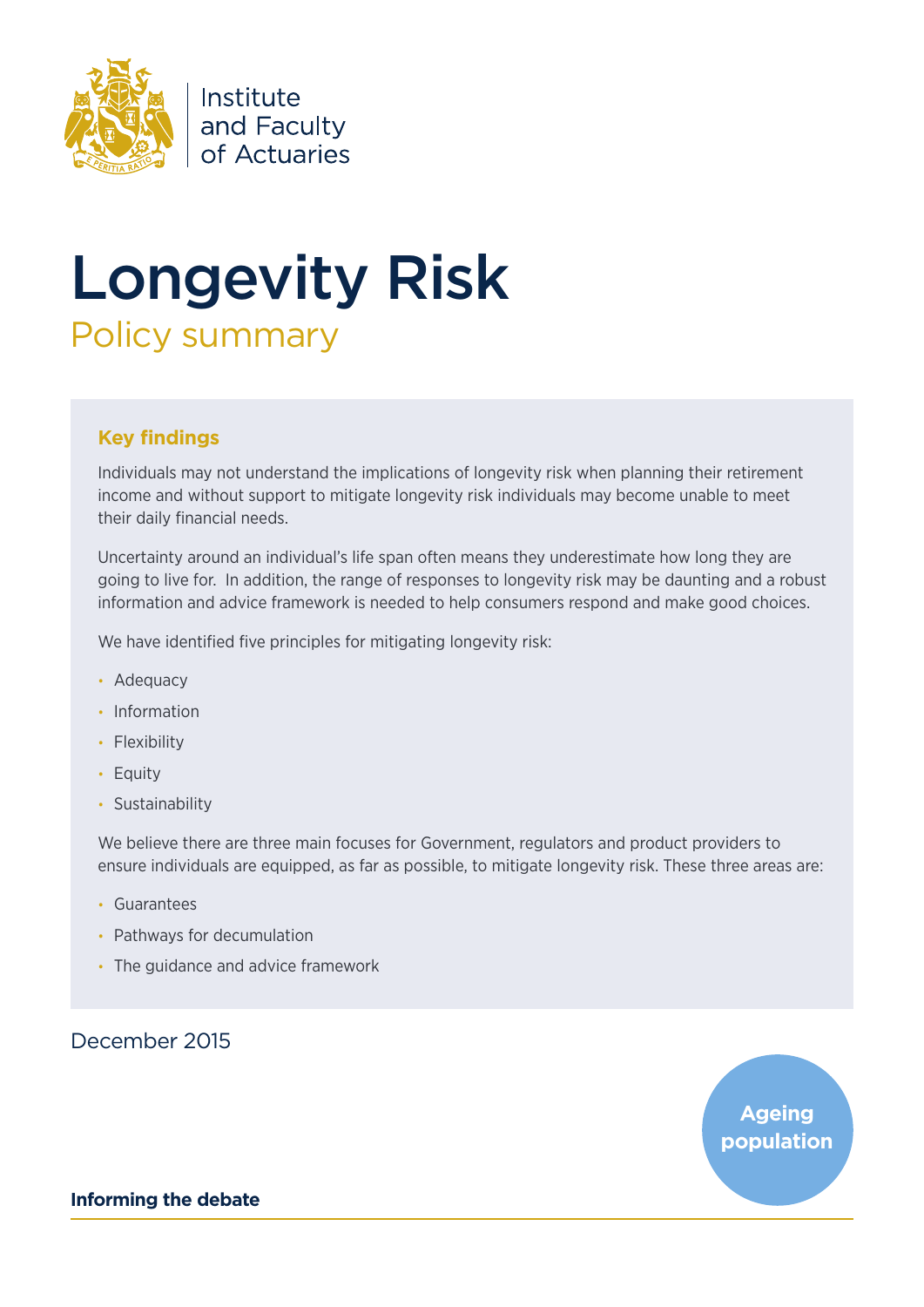# **Background**

The roll out of auto-enrolment means that over five million additional people are contributing to a Defined Contribution (DC) workplace pension than in 2012. DC pensions differ from more traditional pensions such as Defined Benefit (DB) as investment, inflation, market and longevity risk sits with the individual as opposed to the employer sponsoring the pension scheme. In addition, the recent pension freedoms mean that people no longer have to buy an annuity. Annuities guarantee a specified level of income for the entirety of an individual's life, no matter how long they might live.

The growth in DC pension arrangements and the removal of compulsory annuitisation mean that as people come to spend their retirement income, variation in the length of life, particularly around the risk of living to very advanced ages, could mean they exhaust their financial assets during their lifetime. Without support to mitigate this risk individuals may end up unable to meet their daily needs or become reliant on State benefits.

# **Longevity risk in retirement planning**

Longevity risk can be defined as 'the risk that members of some reference population might live longer on average than anticipated'.<sup>i</sup> Longevity risk can have significant consequences for individuals with DC pension savings when they come to retire. In particular:

- the risk that people outlive their retirement savings; or
- the risk that people underspend their savings, leading to a lower income over retirement.

Individuals may not fully understand longevity risk, or consider its implications, when they come to plan their retirement income. Three causes for this are uncertainty, underestimation and complexity.

# **Uncertainty**

An individual who retires at age 65 may have a life expectancy of 85, but has some chance of dying at age 70 or living to age 100. For this reason, self-insuring longevity risk carries a significant cost.

Table 1 illustrates the likely life expectancy of a male dependent on their current age. For example, a male currently aged 65 has an average life expectancy of 87; however he has a one in four chance of living to 94 and a one in ten chance of living to 99. If individuals in this cohort saved expecting to live to 87 (this is assuming underestimation is not an issue), a quarter will have under-saved and live for a further 7 years, potentially without an adequate income.

**Table 1: Results of Office for National Statistics (ONS) 'How long will my pension need to last?' tool for an adult man with 10 year age intervalsii**

| <b>Male</b>           |                                       |                                   |                                  |                                     |
|-----------------------|---------------------------------------|-----------------------------------|----------------------------------|-------------------------------------|
| <b>Current</b><br>age | <b>Life</b><br>expectancy<br>from now | 1 in $4$<br>chance of<br>reaching | 1 in 10<br>chance of<br>reaching | <b>Chance of</b><br>reaching<br>100 |
| 25                    | 88                                    | 99                                | 104                              | 20.7%                               |
| 35                    | 87                                    | 97                                | 103                              | 17.0%                               |
| 45                    | 86                                    | 96                                | 102                              | 12.7%                               |
| 55                    | 86                                    | 95                                | 100                              | 10.9%                               |
| 65                    | 87                                    | 94                                | 99                               | 8.8%                                |
| 75                    | 88                                    | 94                                | 99                               | 7.4%                                |
| 85                    | 92                                    | 95                                | 99                               | 6.9%                                |
| 95                    | 98                                    | 100                               | 102                              | 20.5%                               |
| 105                   | 106                                   | 107                               | 108                              |                                     |



A male currently aged 65 has an average life expectancy of 87; however he has a one in four chance of living to 94 and a one in ten chance of living to 99. If individuals in this cohort saved expecting to live to 87 (this is assuming underestimation is not an issue), a quarter will have under-saved and live for a further 7 years, potentially without an adequate income.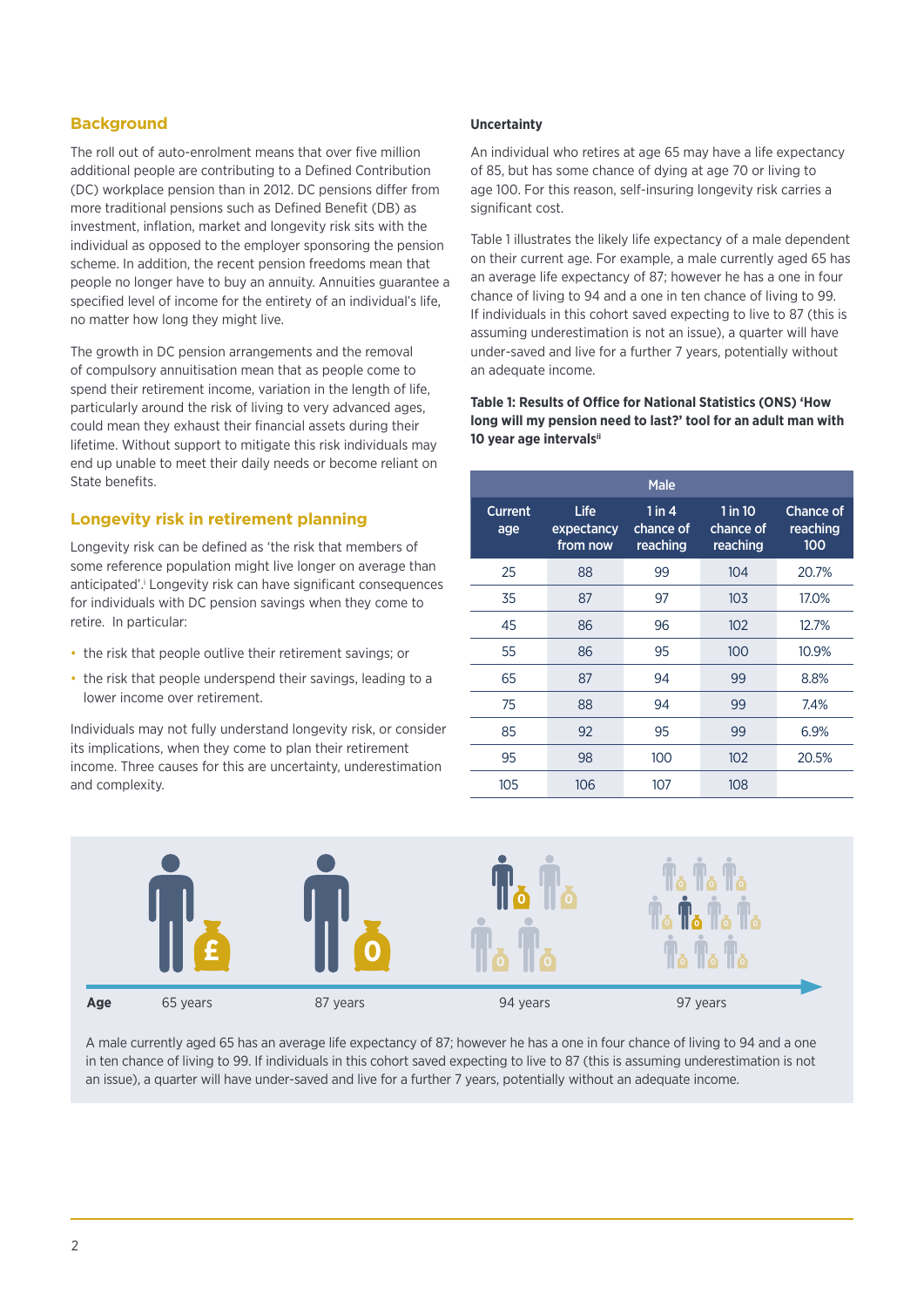# **Underestimation**

Longer life expectancies lead to increased longevity risk and the impact of this is exacerbated by the fact that people frequently underestimate their life expectancy. A study by MGM Advantage, found that on average males aged 55-64 expect to live to 81, whilst females in the same age range believed, on average, they would live on until they were 79. Both of these estimates were considerably below the national average life expectancies of 86 and 89 for men and women.<sup>iii</sup>

#### **Figure 2: Underestimation of life expectancy**



#### **Complexity**

People in DC schemes face an often daunting prospect of navigating a complex range of possible investment and spending decisions when they come to retire. It is important that information, guidance and advice are available as well as an appropriate range of products that better equip individuals to understand and take steps to mitigate their longevity risk.

# **Principles for mitigating longevity risk**

#### **Adequacy**

Accumulating adequate savings over the course of one's working life is crucial and we support the Government's initiative of auto-enrolment (AE) to help individuals work towards this. The introduction of AE will better enable individuals to fund their retirement income needs. Current contribution levels are unlikely to be sufficient to provide an adequate level of retirement income for many and so helping individuals to understand how they can turn these savings into adequacy of retirement income throughout their retirement is of paramount importance within the freedom and choice framework.

#### **Information**

People need information, not just at the point of retirement. but leading up to and beyond it. The Government has made a significant first step to help people make financial decisions about their retirement by setting up Pension Wise. However, this alone will not ensure that individuals have an understanding of how long their financial assets might have to last them in retirement, and therefore, the level of assets needed to provide retirement income for the duration of their retirement.

Helping individuals to achieve a basic understanding of how to save, how to manage their savings to last a lifetime and how personal financial products can play a role is essential to achieving true financial security. Education is central to lifetime financial and retirement security.<sup>iv</sup> We suggest that more could be done to help individuals understand the consequences on their quality of life should they underestimate their life expectancy and run down their funds in later retirement.

#### **Flexibility**

A robust regulatory framework is critical for ensuring that individuals' retirement income is appropriately safeguarded. There should however, be sufficient flexibility in the regulatory framework to support innovation. Innovation by product providers will allow consumers to select solutions that best reflect their needs, both anticipated and actual.

### **Equity**

It is important that whilst those individuals who might live longer than expected, or outlive their retirement income, are protected from poverty. It seems reasonable to find some way of ensuring that those who benefit from living longer contribute to the increasing costs.

# **Sustainability**

Pensions are under pressure from the increasing number of retirees, improvements in life expectancy and the uncertainty around future improvements in life expectancy. It is important to balance contributions to expenditure for the State system to remain viable.

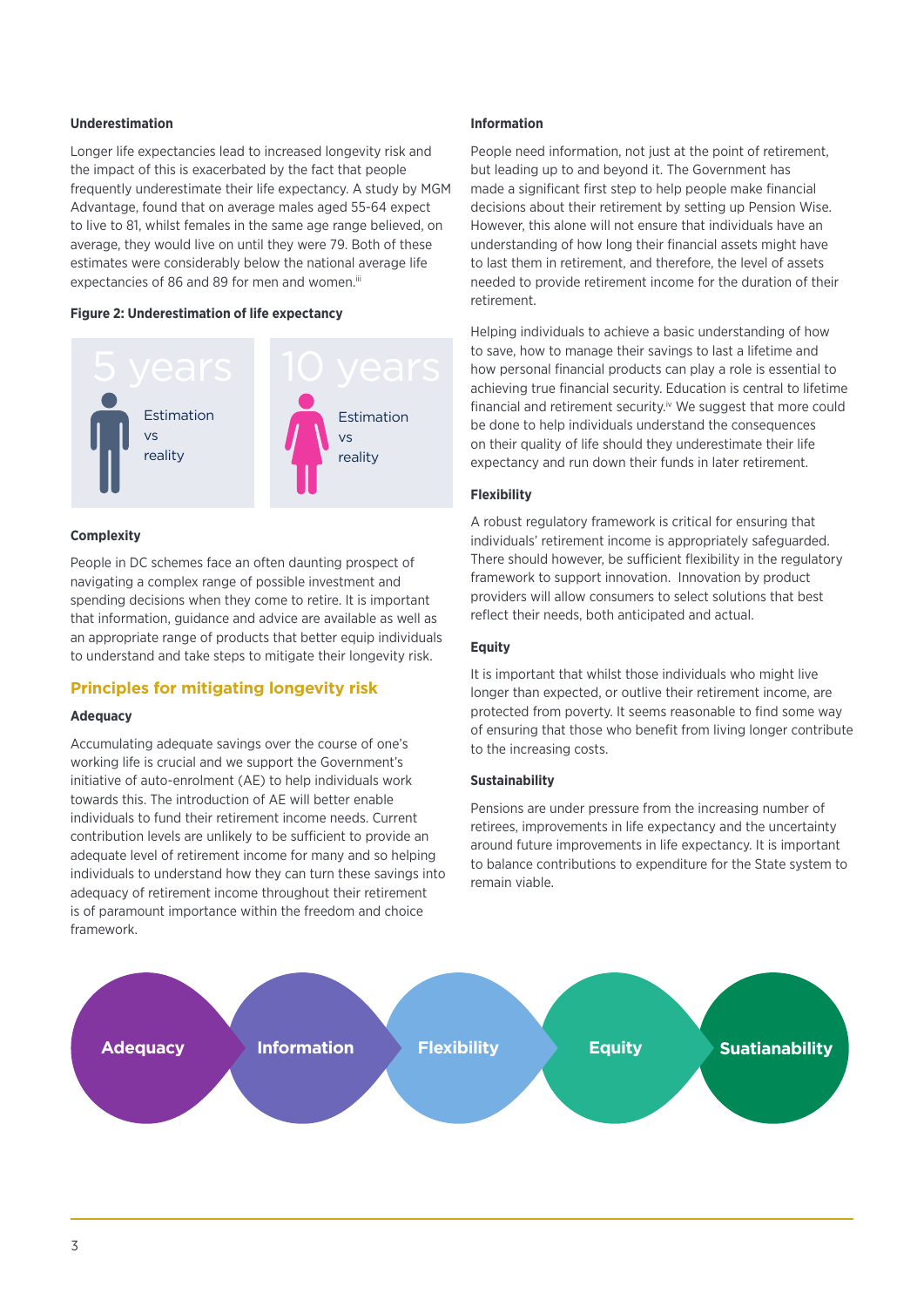# **What can the UK learn from international comparisons**



# **Australia**

In December 2013, the Australian Treasurer appointed an independent committee to undertake a Financial Services Investigation (FSI) and establish the direction of the Australian financial system over the next decade. In the final report, released on 7 December 2014, the inquiry concluded that, while the superannuation system is critical to helping Australia deal with the challenges of an ageing population, the "retirement phase of superannuation is underdeveloped and does not meet the risk management needs of many retirees."v The FSI also concluded that greater use of pooled longevity risk products could increase retirement incomes and recommended that superannuation trustees be required to pre-select a Comprehensive Income Product for Retirement (CIPRs) for members, and that impediments to retirement income product development be removed.



In the US, policymaking and regulatory bodies have made efforts to facilitate individuals to seek guaranteed lifetime income options for decumulation of DC plans, but as yet have not accomplished that goal. Recent Treasury regulations permit 401(k), and similar qualified plans, to offer Qualified Longevity Annuity Contracts through an exemption system. Longevity annuities in the US are purchased as a person nears retirement age but payments are deferred to start in the future. For example, a 65 year-old at retirement may buy a longevity annuity with a commencement of payments at age 85, thus using the majority of their pension to provide withdrawals until age 85. If the retiree is still alive at age 85, the longevity annuity provides the necessary living expenses until death.

# **What does this mean for the UK?**

To achieve the principles outlined in this paper and taking learnings from international comparisons, we believe there are three areas where Government, regulators and providers should focus their efforts to ensure individuals are equipped, as far as possible, to mitigate longevity risk. These three areas are: guarantees; pathways for decumulation; and the guidance and advice framework.

#### **Guarantees**

In the UK the shift from DB to DC and the removal of compulsory annuitisation has reduced the demand for products with an element of guarantee. However, we believe such products remain an important part of helping individuals to make their retirement income last a lifetime and protect them against longevity risk. Providing incentives for retirees to take their retirement benefits predominantly as an income stream, to protect against longevity, will be important in ensuring the equity and sustainability of the UK pensions framework.

## **Pathways**

Retirement solutions with 'intelligent pathways' can provide retirees with secure income streams. The Government should seek feedback from industry with regards to the most appropriate types of default income stream products. Trustees of funds could be required to licence their default income stream products and be accountable to their members for the design.

#### **Guidance and advice**

In order to help people identify the most appropriate retirement income product for their circumstances, quality information and advice is needed – not just at the point of retirement, but leading up to, and beyond it. Steering people towards guidance and advice is important. Government, those who provide retirement solutions and employers should share responsibility for helping people to navigate retirement income choices.

<sup>i</sup> Blake et al. (2006) *'Longevity Bonds: Financial Engineering, Valuation and Hedging'* Journal of Risk and Insurance 73, 647-672, American Risk and Insurance Foundation

ii **<http://visual.ons.gov.uk/how-long-will-my-pension-need-to-last/>**

iii MGM Advantage (2014) *Retirement Nation*. [Online] Available from: **[www.mgmadvantage.co.uk/retirement-nation/](http://www.mgmadvantage.co.uk/retirement-nation/)** [Accessed: 6 November 2014]

iv American Council of Life Insurers (2011) *A National policy for Lifetime Financial and Retirement Security*

<sup>v</sup> Australian Government the Treasury (2014) *Interim report of the Financial System Inquiry. Commonwealth of Australia 2014*